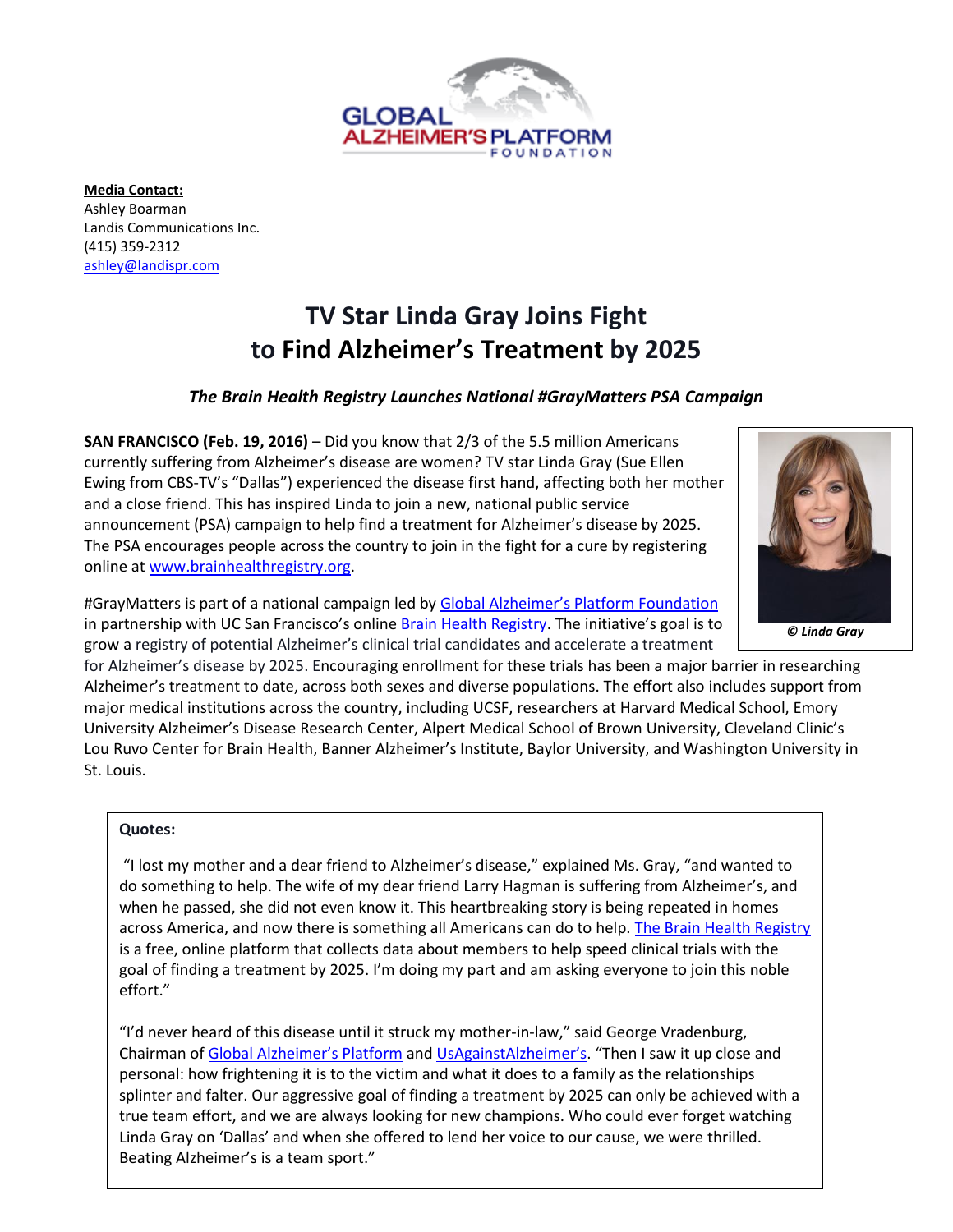

*<https://www.youtube.com/watch?v=9EFGFboCfb4>*

*In a national PSA, TV star Linda Gray encourages people to register online to help find a treatment for Alzheimer's disease*

#### **Join the Cause**

Those who wish to help in the fight against Alzheimer's disease can register free at [www.brainhealthregistry.org](http://join.brainhealthregistry.org/graymatters/) and help spread the word using **#BeatAlzheimers**.

#### **[Alzheimer's Facts](http://globalalzplatform.org/background/)**

- Nearly 2/3 of the 5.5 million Americans suffering from Alzheimer's are women.
- More than 500,000 people die from Alzheimer's disease each year.
- Alzheimer's is not just a disease of old age 200,000 people in their 30s, 40s and 50s have early onset Alzheimer's disease.
- 44 million people worldwide are currently living with Alzheimer's disease dementia.
- 135 million people will be living with Alzheimer's disease dementia by 2050 if aggressive and effective action isn't taken now.

**MEDIA PLEASE NOTE:** To request an interview with Linda Gray, or a Global Alzheimer's Platform or Brain Health Registry representative, please contact Ashley Boarman at (415) 359-2312 or [gap@landispr.com.](mailto:gap@landispr.com)

## **About Linda Gray**

Linda Gray is an American film, stage and television actress, director, producer and former model. She is best known for her role as [Sue Ellen Ewing](https://en.wikipedia.org/wiki/Sue_Ellen_Ewing) on the long-running [CBS](https://en.wikipedia.org/wiki/CBS) television drama series *[Dallas](https://en.wikipedia.org/wiki/Dallas_(1978_TV_series))* (1978–1989), which brought her international fame and critical acclaim. The role earned her an Emmy nomination for Best Actress and numerous international awards. A large part of Linda's career and personal life is focused on many worthwhile charities and endeavors. Her many philanthropic causes include service as a United Nations Goodwill Ambassador from 1997 to 2007 and participating in Best Buddies programs for people with intellectual challenges. Additionally, Linda is involved with Meals on Wheels and supports several AIDS fundraisers. Linda lost her mother and a dear friend to Alzheimer's and is a vocal advocate for helping find a cure. For more information, please visit [www.lindagray.com.](http://www.lindagray.com/)